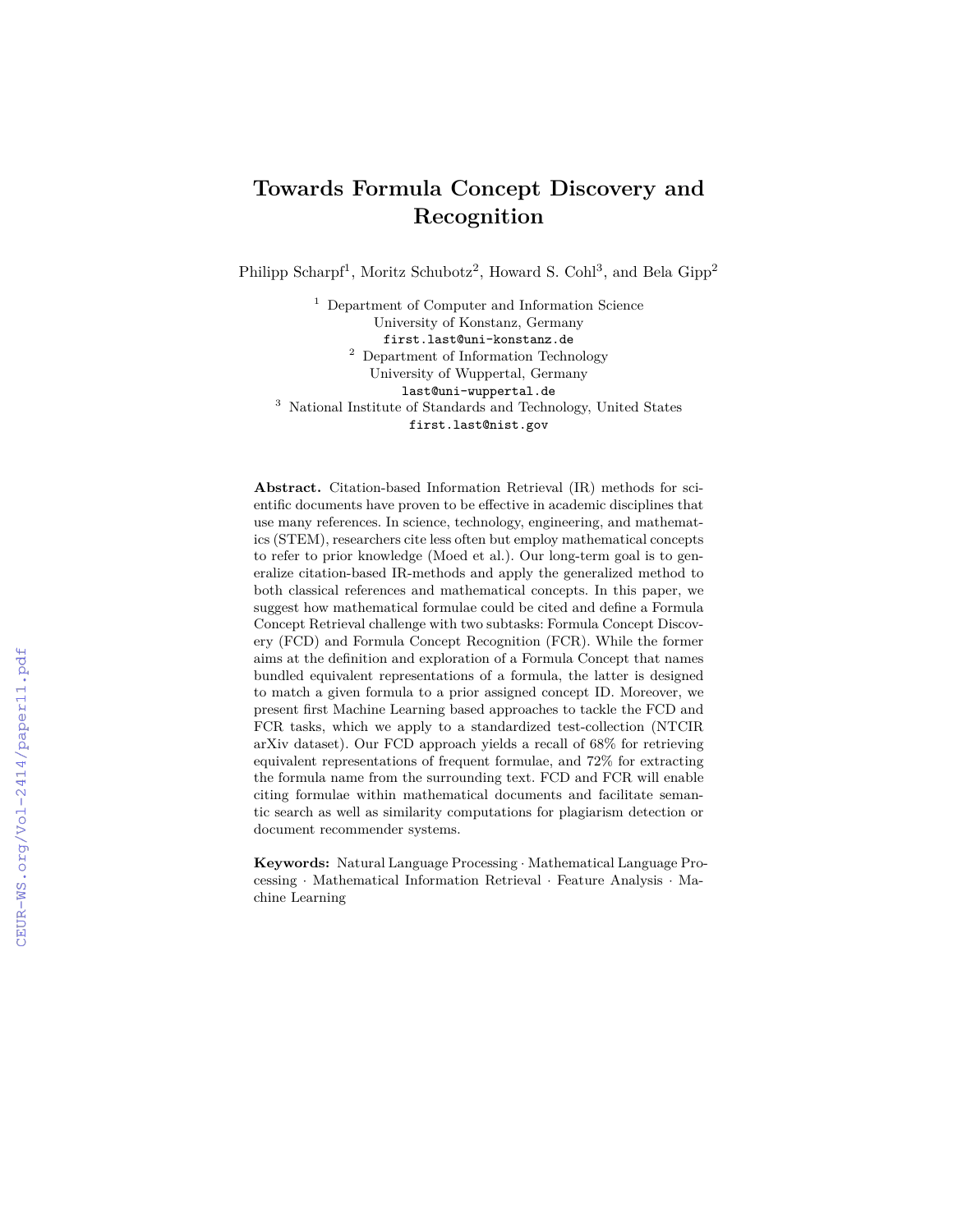2 Philipp Scharpf, Moritz Schubotz, Howard S. Cohl, and Bela Gipp

#### **1 Introduction**

Documents from Science, Technology, Engineering, and Mathematics (STEM) often contain a significant amount of mathematical formulae. Since they are vital to understanding the content of these documents, semantic search engines or recommender systems need to process and analyze them alongside the text. In information science and technology, the semantics of natural language is typically grasped via conceptualization [\[25\]](#page-7-0). In the case of mathematical language, we argue for the introduction of a definition for a mathematical *Formula Concept* as a collection of equivalent formulae with different representations (see [\[15\]](#page-6-0) for a discussion of the definition difficulties). Once defined, the technical implementation of a Formula Concept can be *Formula Concept Discovery (FCD) and Formula Concept Recognition (FCR)*. The first term (FCD) refers to the exploration of formula concepts by examining a multitude of formula examples from various sources and occurrences. Figure [1](#page-1-0) illustrates how the same equation, in this case, the Klein-Gordon equation from Quantum Physics, can be represented in different formats that seem very diverse at first glance but actually represent the same mathematical concept. We will present first implementations of FCD and FCR in the following.

<span id="page-1-0"></span>

| $\frac{1}{c^2} \frac{\partial^2 \psi}{\partial t^2} - \nabla^2 \psi + \left(\frac{m_0 c}{\hbar}\right)^2 \psi = 0 \quad u_{tt} + Au + f(u) = 0$                                                                                                             |  |                       |  |
|-------------------------------------------------------------------------------------------------------------------------------------------------------------------------------------------------------------------------------------------------------------|--|-----------------------|--|
| $\partial_{ct}^2 h_n(z,t) - \partial_z^2 h_n(z,t) + \nu_n^2 h_n(z,t) = 0 \mid \nabla^a \nabla_a \psi = \mu^2 \psi$                                                                                                                                          |  |                       |  |
| $\frac{\hbar^2}{c^2} \frac{\partial^2 \psi}{\partial t^2} - \frac{\hbar^2 \partial^2 \psi}{\partial x^2} = -2i \hbar \frac{\partial \psi}{\partial \tau} \Bigg[ -\hbar^2 \frac{\partial^2 \psi}{\partial t^2} + c^2 \hbar^2 \nabla^2 \psi = m_0^2 c^4 \psi$ |  |                       |  |
| $\nabla^2 \phi - \frac{1}{c^2} \frac{\partial^2 \phi}{\partial t^2} - \frac{2\alpha + a}{c^2} \frac{\partial \phi}{\partial t} - \frac{\alpha^2 + a\alpha}{c^2} \phi = 0 \left  u_{tt} - \Delta u + m^2 u + G'(u) \right  = 0$                              |  |                       |  |
| $\left(\eta^{\mu\nu} \frac{\partial}{\partial x^{\mu}} \frac{\partial}{\partial x^{\nu}} - \left(\frac{mc}{\hbar}\right)^{2}\right)\phi = 0 \left  u_{u} - \Delta u + mu + P'(u) = 0 \right $                                                               |  |                       |  |
| $\left  \left( -\frac{1}{c^2} \frac{\partial^2}{\partial t^2} + \sum_{i=1}^{\nu} \frac{\partial}{\partial x^i} \frac{\partial}{\partial x^i} - \left( \frac{mc}{\hbar} \right)^2 \right) \phi \right  = 0$                                                  |  | $(m > 0, P(u) \ge 0)$ |  |

Fig. 1: Various representations of the Klein-Gordon equation extracted from physics papers [\[2\]](#page-6-1), [\[22\]](#page-7-1), [\[7\]](#page-6-2), [\[21\]](#page-7-2), [\[6\]](#page-6-3), [\[12\]](#page-6-4), [\[11\]](#page-6-5), [\[4\]](#page-6-6), [\[20\]](#page-7-3).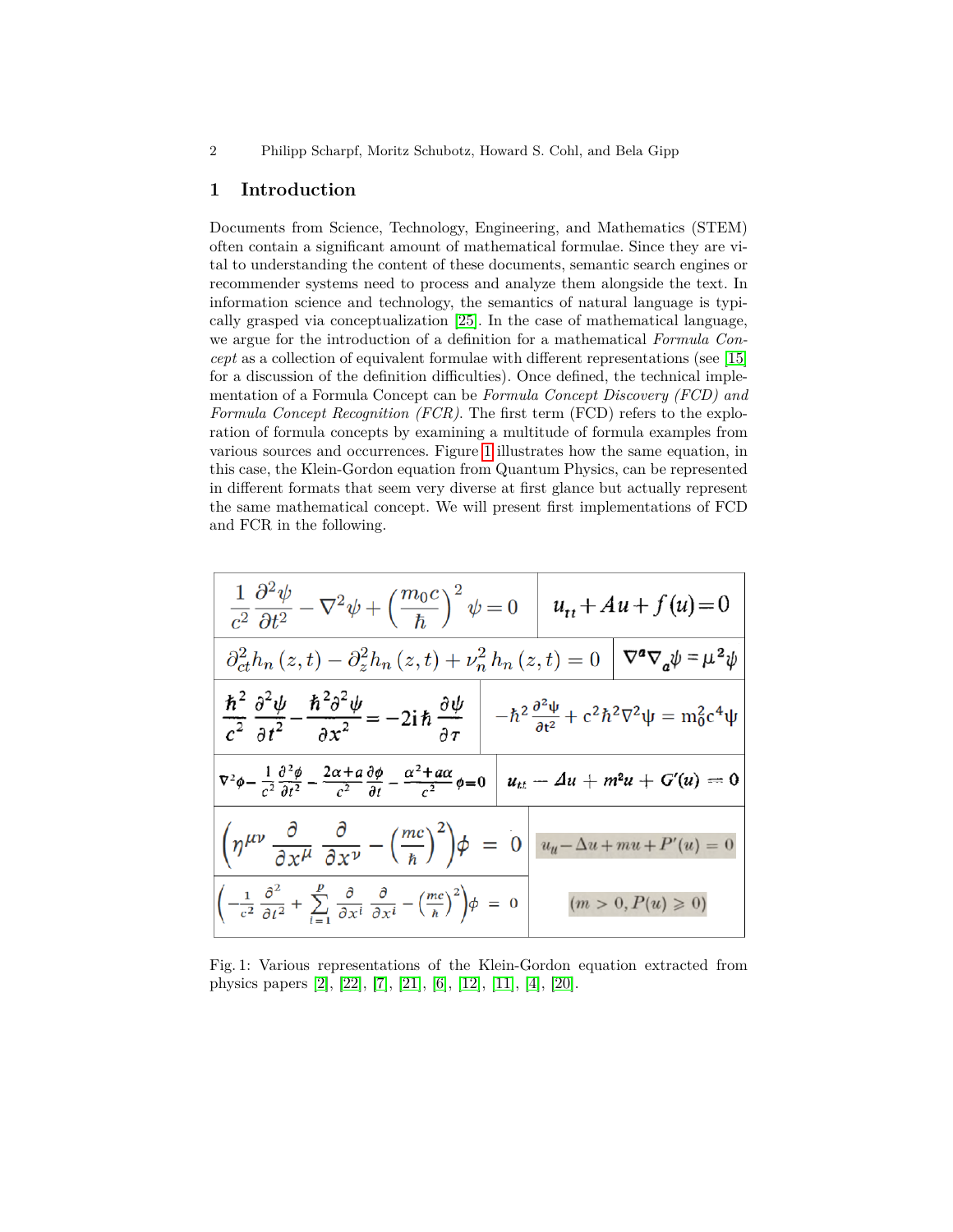# **2 Related Work**

Mathematical Information Retrieval (MathIR) addresses the information need in STEM fields by retrieving, processing and analyzing mathematical formulae. Up until now, various formula search engines have been developed, and translations between different markups (LaTeX, Presentation, and Content MathML) and standards elaborated [\[5\]](#page-6-7). Since Wikipedia is only semi-structured, Wikidata<sup>[4](#page-2-0)</sup> was launched to provide direct access to specific interlingual facts (RDF<sup>[5](#page-2-1)</sup> triples) and retrieve information systematically. Wikidata is a free and open semantic knowledge-base that can be read and edited by humans and machines [\[23\]](#page-7-4). Wikidata stores items with statements and their references. In the case of mathematical knowledge, this includes formulae, e.g., pressure (Q39552) with a defining formula property (P2534)  $p = \frac{F}{S}$ . To scalably seed information into Wikidata, a Primary Sources tool<sup>[6](#page-2-2)</sup> was introduced, allowing active users to quickly browse through new claims and their references to approve or reject them. The arXiv.org e-Print server [\[10\]](#page-6-8) makes available free preprints for a large collection of publications from Physics, Mathematics, Computer Science, Economics and more. Many authors provide their LaTeX source code. Both Wikipedia and arXiv articles were extracted as part of the NTCIR MathIR Task [\[1\]](#page-6-9). In 2017, the Special Interest group for Math Linguistics  $(SIGMathLing)^7$  $(SIGMathLing)^7$  was initiated as a forum and resource cooperative for the linguistics of mathematical/technical documents. For Mathematical Language Processing (MLP), the formula parts (operators, identifiers, numbers) have to be annotated using the Mathematical Markup Language (MathML). There are several tools available, most prominently the *La-*TeXML converter<sup>[8](#page-2-4)</sup>. Furthermore, the occurring symbols (variables, constants) need to be disambiguated, i.e., their meaning inferred from the context and semantically annotated. There have been attempts to automatically retrieve the semantics of identifiers from the surrounding text [\[18\]](#page-6-10). While Wikipedia articles more commonly contain variable definitions in the text, in general, many paper articles often omit them. This leaves the task of manual annotation inevitable for building machine-interpretable datasets. The NIST Digital Repository of Mathematical Formulae (DRMF) [\[3\]](#page-6-11) and NIST Digital Library of Mathematical Functions (DLMF) [\[9\]](#page-6-12) are two examples of maintained high-quality semantic datasets. At this moment, Wikidata contains approximately 3600 items with a "defining formula" property. Moreover, the benchmark MathMLben [\[17\]](#page-6-13) was created to evaluate tools for mathematical format conversion (from LaTeX to MathML to Computer Algebra Systems), containing approximately 300 formulae from Wikipedia, the arXiV and the DLMF, which were augmented by Wikidata macros [\[16\]](#page-6-14).

<span id="page-2-0"></span> $^4$  <http://www.wikidata.org>

<span id="page-2-1"></span><sup>5</sup> <https://www.w3.org/RDF>

<span id="page-2-2"></span> $^6$  [https://www.wikidata.org/wiki/Wikidata:Primary\\_sources\\_tool](https://www.wikidata.org/wiki/Wikidata:Primary_sources_tool)

<span id="page-2-3"></span><sup>7</sup> <https://sigmathling.kwarc.info>

<span id="page-2-4"></span> $^8$  <https://dlmf.nist.gov/LaTeXML>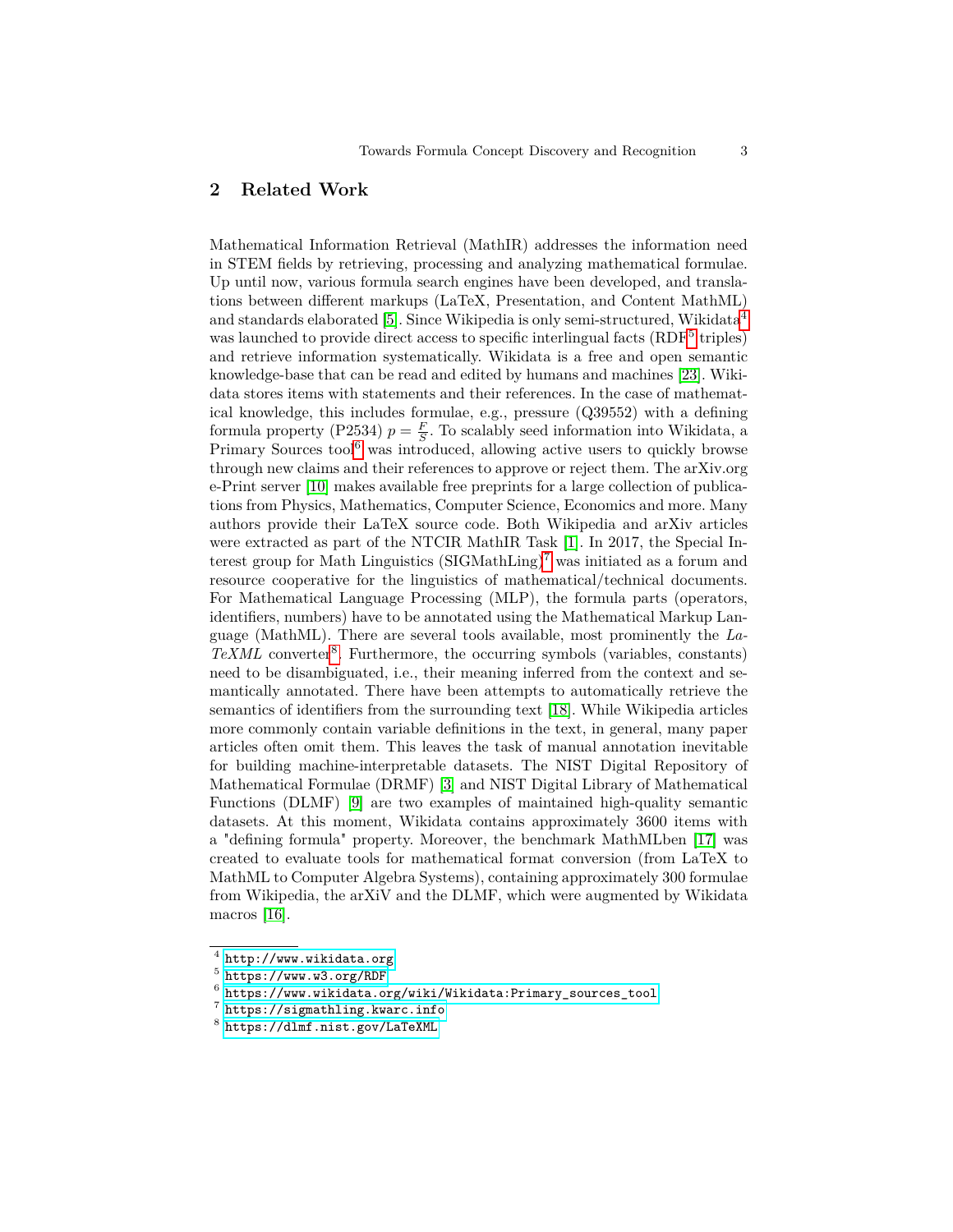4 Philipp Scharpf, Moritz Schubotz, Howard S. Cohl, and Bela Gipp

## **3 Formula Concept Retrieval Challenge**

We define as the goal to be eventually able to map all of the various representations of a formula to a unique and open concept ID, e.g., linking all occurrences of the Klein-Gordon equation shown in Figure [1](#page-1-0) to the Wikidata item Q868[9](#page-3-0)67<sup>9</sup>.

We define two subtasks of the *Formula Concept Retrieval challenge*:

- **–** Formula Concept Discovery (FCD) as a method to find common equivalent representations and a name candidate for a given formula, and
- **–** Formula Concept Recognition (FCR) as the approach to recognize formulae in documents as being instances of prior defined formula concept.

# **4 Our Approach**

In the following, we present our first efforts to implement and evaluate a Formula Concept Discovery (FCD). We approach FCD by retrieving equivalent formulations with different representations (see Figure [2\)](#page-4-0) as well as name candidates from the surrounding text. The initial step is to identify formula candidates which occur most often within a given dataset, assuming that they are potential seeds of popular formula concepts. We first tried formula clustering but discovered that it was not a suitable method for FCD since the number of clusters is a priori unclear and the tested algorithms were not able to group equivalent formulae. Subsequently, we decided to start with a ranking of formula duplicates (with the same LaTeX string), which yielded reasonable results. We employed the NTCIR arXiv dataset [\[1\]](#page-6-9) which is comprised of 104062 document sections containing over 60 million formulae. We confined our computations to the subject class of astrophysics (680 astro-ph documents), employing a domain expert to semantically evaluate the results. From the duplicate ranking, we selected a formula length range between 10 and 30 characters and restricted our selection to duplicates occurring in at least two different documents. This yielded 3495 formulae. We then manually selected all equations, and discarded all stubs without a right-hand-side, as well as simple variable dependence definitions, such as  $x = x(t)$  and  $x = y$  or  $x =$  const. For the first 50 samples from the duplicate ranking, we retrieved the operators and identifiers from the provided MathML  $\langle \text{mod} \rangle$  and  $\langle \text{min} \rangle$  tags, as well as the surrounding text (words within a window of ±500 characters around the formula). We encoded both tags using the *TfidfVectorizer* from the Python package *Scikit-learn* [\[13\]](#page-6-15) and *Doc2Vec* model [\[8\]](#page-6-16) from the Python package *Gensim* [\[14\]](#page-6-17). We then compared the performance of a *k*-nearest neighbor classifier (Scikit-learn) on the four resulting vector encodings (*math2vec [\[24\]](#page-7-5)* and *math tf-idf* for the formulae, *semantics2vec* and *semantics tf-idf* for the surrounding text) to retrieve equivalent representations.

<span id="page-3-0"></span> $^9$  <https://www.wikidata.org/wiki/Q868967>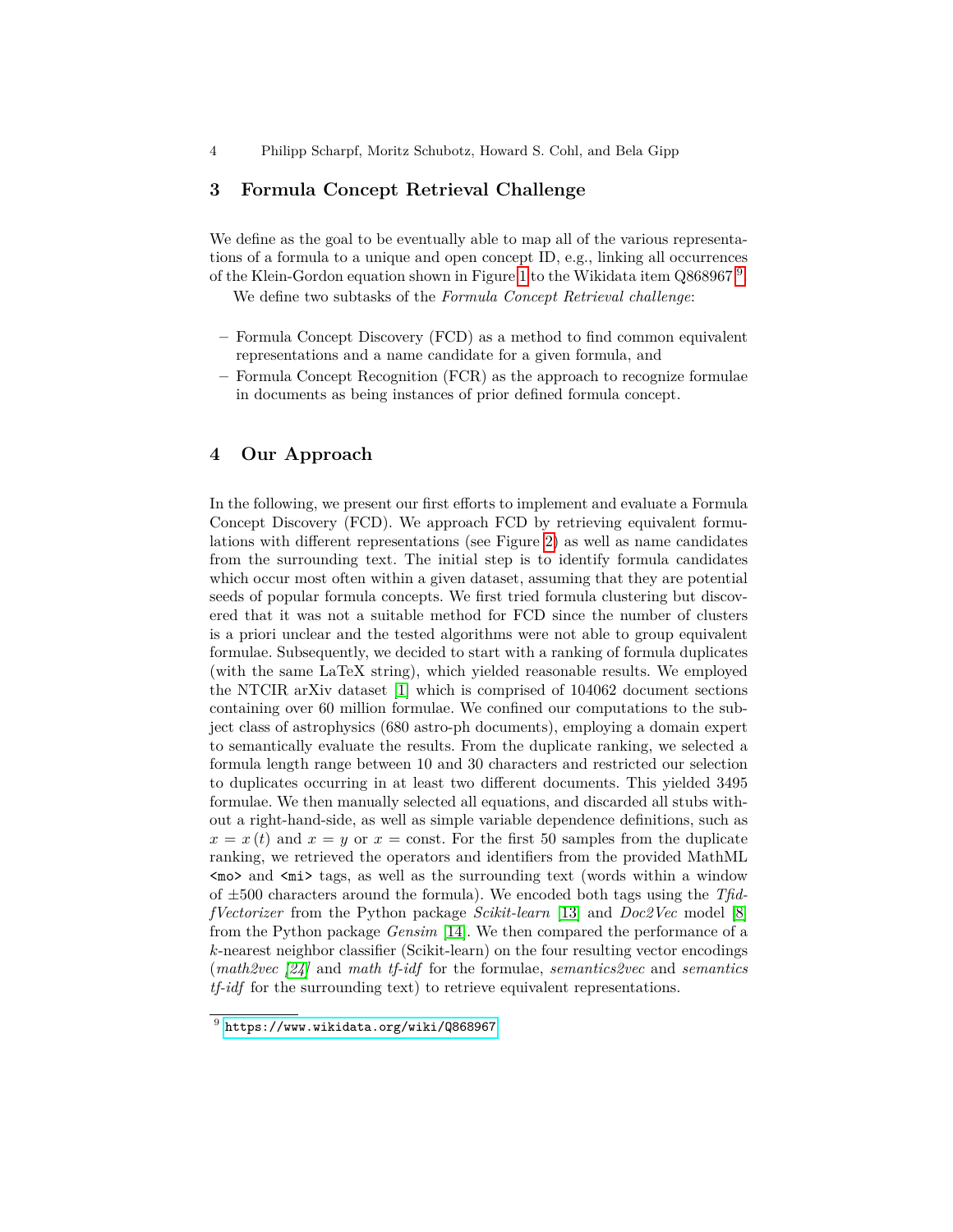#### **5 Our Results**

Table [1](#page-5-0) shows the results of our approach for discovering Formula Concepts. We rank the fetched formulae by the number of duplicates *d* and also list the number of documents d they appear in. The main investigation was to compare the performance of four different encodings in terms of the retrieved number of equivalent representations using the kNN recommendation algorithm provided by Scikit-learn. Calculating the overall success distribution, we discovered that the *math2vec* (*em*) encoding clearly outperforms the others by yielding 71% of the retrieved instances, followed by *semantics tf-idf*  $(\hat{e}_s)$  with 15%, *semantics2vec*  $(e_s)$  with 11%, and *math tf-idf*  $(\hat{e}_m)$  with 4%. On average, there were 3 matches per formula from 3 different documents. Overall, for  $34/50 = 68\%$  of the sample formulae, we could retrieve equivalent representations. Finally, we listed the five top name candidates from the surrounding text and evaluated whether they contain a suitable name for the Formula Concept to be seeded as a Wikidata item. For our 50 examples, we achieve a recall of  $36/50 = 72\%$  for the formula name. Furthermore, for  $41/50 = 82\%$  of the retrieved name candidates, there was a Wikidata QID available to tag the formula concept.

## **6 Future Work**

Having launched FCD as a method for tagging formulae with Wikidata QIDs, we can now employ FCR to identify formulae within STEM documents using their constituting parts (operators and identifiers) in a SPARQL query<sup>[10](#page-4-1)</sup>. However, since at the moment only less than 4000 formulae are seeded into Wikidata [\[19\]](#page-7-6) and storing multiple representations as "defining formula" of the same formula concept item is not endorsed, we argue for the creation of a specific Wikidataattached *Formula Concept Database*. It should include formalized *augmentation* to generate equivalent forms using, e.g., commutations, additional sub- and superscripts, unit and reference frame variations, etc. Most importantly, a method for inferring substitutions or implicit terms needs to be developed.

<span id="page-4-0"></span>

|                       | $ Hubble's law (Q179916) $ equation of state $(Q214967) $ |
|-----------------------|-----------------------------------------------------------|
| $p = \omega \rho$     | $\dot{a} = aH$                                            |
| $p = \kappa \rho$     | $H_i = \dot{R}/R$                                         |
| $\omega = p/\rho$     | $H = \dot{a}/a$                                           |
| $p_d = \omega \rho_d$ | $H(t) = \dot{a}/a$                                        |

Fig. 2: Clustering equivalent representations of formulae in the semantic space as named Formula Concept Wikidata items.

This work was supported by the German Research Foundation (DFG grant GI-1259-1).

<span id="page-4-1"></span><sup>10</sup> W3C Recommendation: <https://www.w3.org/TR/rdf-sparql-query>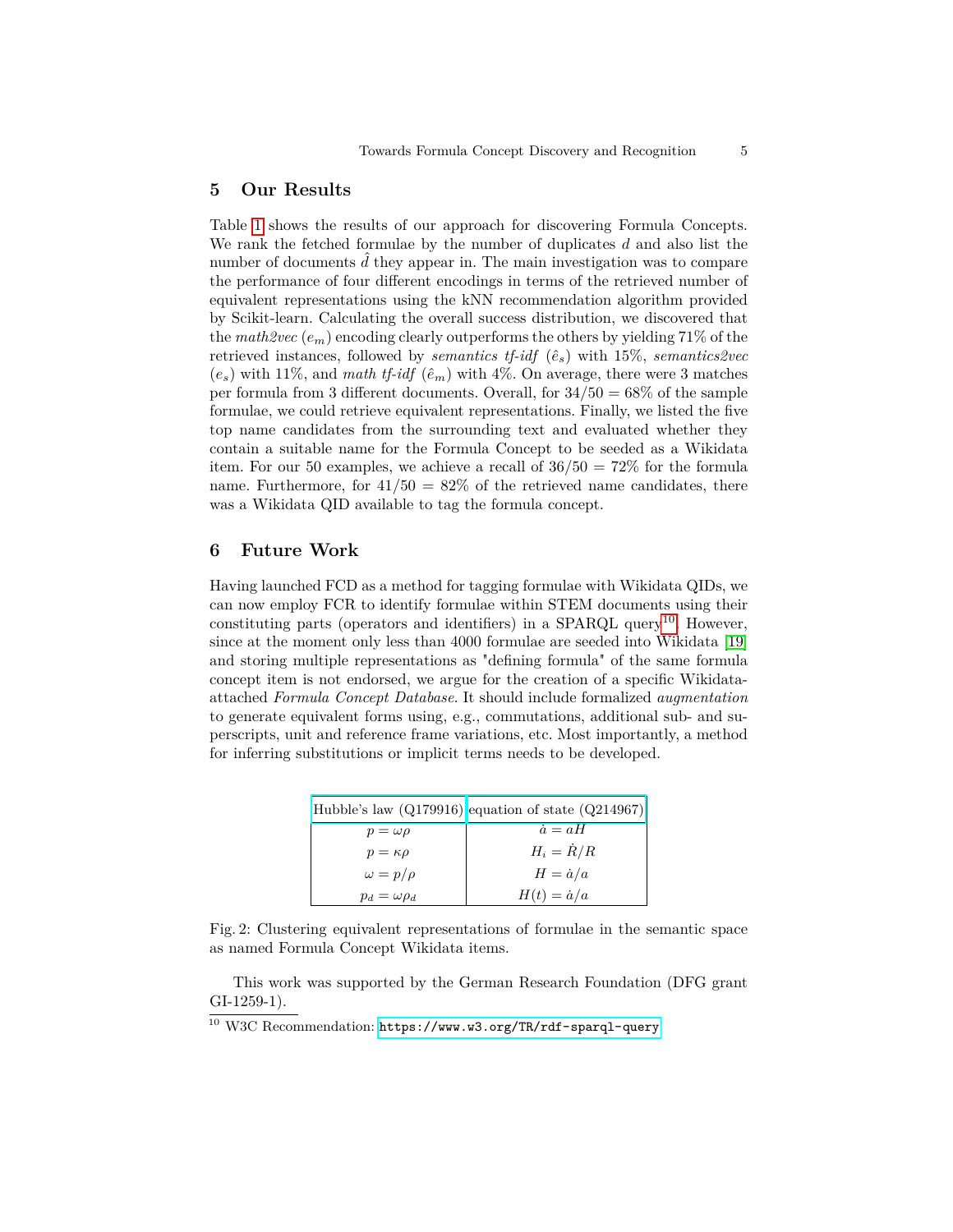<span id="page-5-0"></span>Table 1: Formula Concept Discovery (FCD). Top-50 results of a cross-document duplicate search in the subject class astro-ph of the NTCIR arXiv dataset. Equivalent formulae are retrieved to bundle concept candidates using a *k*-nearest neighbor (kNN) recommendation, while comparing the relative success *s* of different encodings (*math2vec*: *em*, *math tf-idf* : *e*ˆ*m*, *semantics2vec*: *es*, *semantics tf-idf*:  $\hat{e}_s$ ). The number of duplicates *d* and originating distinct documents  $\hat{d}$ are shown as well as a retrieved sample formula. Furthermore, it is evaluated whether the first five words of the surrounding text are candidates for the name of the formula and whether a Wikidata QID is available.

|                | $#$ Formula                                   | Name (QID)                                       | d / d |                                                                        | $\left s_{e_m}, s_{e_m}, s_{e_s}, s_{e_s}\right $ Encoding: sample formula | Name candidates from surrounding text                   |
|----------------|-----------------------------------------------|--------------------------------------------------|-------|------------------------------------------------------------------------|----------------------------------------------------------------------------|---------------------------------------------------------|
| $\overline{1}$ | $H = \dot{a}/a$                               | hubble parameter (Q179916)                       |       | 32 / 32 0.0, 0.1, 0.0, 0.9 $ \hat{e}_s: H_i = \dot{R}/R$               |                                                                            | hubble, parameter, time, factor, equations              |
|                | 2 $ p = \omega \rho$                          | equation of state (Q214967)                      | 6/5   | 0.3, 0.0, 0.1, 0.6 $e_s$ : $p_d = w \rho_d$                            |                                                                            | equation, state, quintessence, expansion, pressure      |
|                | 3 $\omega = p/\rho$                           | accelerating universe (Q1049613)                 | 4/3   | 0.7, 0.0, 0.0, 0.3 $e_m: p = \omega \rho$                              |                                                                            | universe, accelerating, indefinitely, strain, values    |
|                | 4 $p = -A/\rho^{\alpha}$                      | dark fluid (Q5223514)                            | 4/4   | 0.7, 0.0, 0.3, 0.0 $e_m: p = -\frac{A}{a^2}$                           |                                                                            | chaplygin, gas, dark, generalized, fluid                |
|                | 5 $p_d = w \rho_d$                            | dark energy (Q18343)                             | 4/3   | 0.3, 0.0, 0.3, 0.3 $e_s: p_X = \omega_X \rho_X$                        |                                                                            | energy, dark, equation, represent, pressure             |
|                | 6 $H = \dot{a}/a$                             | N/A (Q179916)                                    | 4/4   | 0.4, 0.1, 0.2, 0.3 $ \hat{e}_m: \mathcal{H} = a'/a$                    |                                                                            | scale, factor, usual, equation, state                   |
|                | 7 $k =  \mathbf{k} $                          | wavenumber (Q192510)                             | 3/3   | 0.8, 0.0, 0.2, 0.0 $ e_m: k =  \mathbf{k} $                            |                                                                            | oscillatory, behavior, depend, time, wavenumber         |
|                | $8 \mid f = e^{-\phi}R$                       | $N/A$ $(N/A)$                                    | 3/2   |                                                                        | 1.0, 0.0, 0.0, 0.0 $e_m: f(\phi) = e^{-\phi} R$                            | string, lowenergy, effective, action, theory            |
|                | 9 $p = \kappa \rho$                           | equation of state (Q214967)                      | 3/2   | 0.3, 0.0, 0.7, 0.0 $e_s$ : $p_D = w(z)\rho_D$                          |                                                                            | equation, state, ary, patch, exceeds                    |
|                | $10\, w=p_X/\rho_X$                           | equation of state (Q214967)                      | 3/3   | 0.6, 0.0, 0.1, 0.3 $e_m: p_X = w_X \rho_X$                             |                                                                            | equation, state, dark, energy, wmap                     |
|                | $11 \vert \mu = m_p / m_e$                    | proton-to-electron mass ratio $(Q2912520)$ 3 / 3 |       | 1.0, 0.0, 0.0, 0.0 $e_m$ : $m_i = \mu m_p$                             |                                                                            | ratio, proton, electron, masses, technique              |
|                | $12\left \phi_c=M/g\right.$                   | critical value (Q2189464)                        | 3/3   | $[0.0, 0.0, 0.0, 0.0]$ N/A                                             |                                                                            | field, critical, value, takes                           |
|                | $13 p=-\frac{A}{\rho^{\alpha}}$               | chaplygin gas (Q5073250)                         | 3/3   | 0.8, 0.0, 0.0, 0.2 $e_m: p = -A\rho^{-\alpha}$                         |                                                                            | state, generalized, chaplygin, gas, equation            |
|                | $14\vert p=\alpha\rho$                        | polytropic gas (Q831024)                         | 3/2   | 0.7, 0.0, 0.2, 0.2 $ \hat{e}_s: w_{\alpha} = p_{\alpha}/\rho_{\alpha}$ |                                                                            | constant, gas, cosmological, matter, polytropic         |
|                | $15\,M = \tilde M/\varGamma$                  | connected manifold (Q2721559)                    | 3/3   | $0.0, 0.0, 0.0, 0.0$ N/A                                               |                                                                            | multiply, connected, equally, quotient, manifolds       |
|                | $16 g(a) = \triangle(a)/a$                    | dark energy (Q18343)                             | 3/2   |                                                                        | 1.0, 0.0, 0.0, 0.0 $e_m: g(a) = \Delta(a)/a$                               | models, dark, energy, growth, history                   |
|                | $17 \alpha = dn_s/d\ln k$                     | N/A (Q192510)                                    | 3/3   |                                                                        | 1.0, 0.0, 0.0, 0.0 $e_m$ : $dn_s/d\ln k = \alpha_s$                        | introduced, customary, notation, comoving, wavenumber   |
|                | $18 \psi = -i\theta$                          | N/A (N/A)                                        | 3/2   | $0.0, 0.0, 0.0, 0.0$ N/A                                               |                                                                            | real imaginary universe                                 |
|                | $19\,dt = a(\eta)d\eta$                       | N/A (Q11471)                                     | 2/2   | 0.5, 0.0, 0.3, 0.3 $ \hat{e}_s: t = \int a(\eta) d\eta$                |                                                                            | time, related, cosmic, relation, overdot                |
|                | $20 \Delta x_{min} = \sqrt{\beta}$            | lower bound (Q21067468)                          | 2/2   |                                                                        | 1.0, 0.0, 0.0, 0.0 $e_m$ : $\Delta x_{\min} = \hbar \sqrt{\beta}$          | positive, constant, lower, bound, implies, dimensional  |
|                | $21 k^i = ap^i$                               | $\rm{modes}~(\rm{N/A})$                          | 2/2   | $[0.0, 0.0, 0.0, 0.0]$ N/A                                             |                                                                            | modes, comoving, obtained, scaling, coincide            |
|                | $22\varphi = \delta A_u$                      | perturbations (Q911364)                          | 2/2   | $0.0, 0.0, 0.0, 0.0 \vert N/A$                                         |                                                                            | note, valid, perturbations, gauge, theories             |
|                | $23 h_{ab}=g_{ab}-n_an_b$                     | metric (Q865746)                                 | 2/2   | $0.0, 0.0, 0.0, 0.0 \vert N/A$                                         |                                                                            | bulk, scalar, curvature, induced, metric                |
|                | $24K = K_{ab}h^{ab}$                          | brane (Q385601)                                  | 2/2   |                                                                        | 1.0, 0.0, 0.0, 0.0 $e_m: K = K_{\alpha\beta}h^{\alpha\beta}$               | vector, field, unit, normal, brane                      |
|                | $25\vert v = \sqrt{\vert dp/d\rho\vert}$      | equation of state (Q214967)                      | 2/2   |                                                                        | 1.0, 0.0, 0.0, 0.0 $e_m$ : $v_c = \sqrt{dp_c/d\rho_c}$                     | equation, state, suggests, effective, velocity          |
|                | $26 Q=\sqrt{G}M$                              | limit (Q246639)                                  | 2/2   | $0.0, 0.0, 0.0, 0.0 \vert N/A$                                         |                                                                            | limit, rhoades, value, write                            |
|                | $27 \Big  \zeta = H \delta \phi / \dot{\phi}$ | N/A (Q10886678)                                  | 2/2   |                                                                        | 1.0, 0.0, 0.0, 0.0 $e_m$ : $\mathcal{R} = (H/\dot{\phi})\delta\phi_\psi$   | curvature, perturbation, uniform, density, valid        |
|                | $28 \mid m_{\gamma} = e/\sqrt{\pi}$           | photon mass (Q3198)                              | 2/2   | $0.0, 0.0, 0.0, 0.0 \vert N/A$                                         |                                                                            | photon, mass, gauge, mechanism, schwinger               |
|                | $29\left d\eta=dt/a(t)\right.$                | conformal time (Q2482717)                        | 2/2   | 0.6, 0.0, 0.1, 0.3 $ \hat{e}_s: t = \int a(\eta) d\eta$                |                                                                            | conformal, time, ase, figure, fig                       |
|                | $30T_g = H_o t_g$                             | N/A (Q126818)                                    | 2/2   | $0.0, 0.0, 0.0, 0.0 \vert N/A$                                         |                                                                            | dimensionless, factor, eq, extragalactic, object        |
|                | $31\,\mathcal{H} = a'/a$                      | N/A (Q179916)                                    | 2/2   | 0.7, 0.0, 0.1, 0.2 $ \hat{e}_s: H = \hat{a}/a$                         |                                                                            | conformal, time, background, scale, factor              |
|                | $32\theta = A \exp(-\zeta t)$                 | exponential decrease (Q574576)                   | 2/2   |                                                                        | 0.0, 1.0, 0.0, 0.0 $\hat{e}_m$ : $\psi(t,r) = \psi(r) \exp(-i\omega t)$    | decreases, exponentially, slowly                        |
|                | 33 $p_i = \omega_i \rho_i$                    | N/A(N/A)                                         | 2/2   | 0.7, 0.0, 0.1, 0.1 $e_s$ : $w_X = p_X/\rho_X$                          |                                                                            | case, expected, current, observations, restrict         |
|                | 34 $i\partial_t \Phi = H\Phi$                 | schrödinger evolution (Q165498)                  | 2/2   | $[0.0, 0.0, 0.0, 0.0]$ N/A                                             |                                                                            | evolution, shrödinger                                   |
|                | 35 $H(t) = \dot{a}/a$                         | N/A (Q179916)                                    | 2/2   | 0.8, 0.1, 0.0, 0.1 $e_m$ : $\dot{a} = aH$                              |                                                                            | data, scale, function, combined, sn                     |
|                | $36 pA = -\rhoA$                              | dark energy (Q18343)                             | 2/2   | 1.0, 0.0, 0.0, 0.0 $e_m: p_D = -\rho_D$                                |                                                                            | dark, contributions, matter, energy, matterdominated    |
|                | $37\, \,P_M\,=\,w\rho_M$                      | equation of state (Q214967)                      | 2/2   | 0.6, 0.0, 0.3, 0.1 $e_s$ : $p_x = w \rho_x$                            |                                                                            | pressure, write, related, equation, state               |
|                | $38\left f_\nu=\rho_\nu/\rho_d\right.$        | neutrino (Q2126)                                 | 2/2   | $0.0, 0.0, 0.0, 0.0$ N/A                                               |                                                                            | matter, neutrino                                        |
|                | $39A_t = rA_s$                                | fluctuation (Q5462624)                           | 2/2   | $0.0, 0.0, 0.0, 0.0 \vert N/A$                                         |                                                                            | fluctuation                                             |
|                | $40\vert p_m = \gamma \rho_m$                 | nonrelativistic matter (Q55921784)               | 2/2   | 1.0, 0.0, 0.0, 0.0 $e_m: \gamma = p/\rho$                              |                                                                            | matter, components, universe, nonrelativistic, ordinary |
|                | $41 \Omega_i = \rho_i / \rho_c$               | expansion rate $(N/A)$                           | 2/2   | 1.0, 0.0, 0.0, 0.0 $e_m$ : $\Omega = \rho / \rho_{\rm crit}$           |                                                                            | universe, constant, rate, expansion, variables          |
|                | $42 P(k) = Ak^n$                              | inflation $(Q273508)$                            | 2/2   | $[0.0, 0.0, 0.0, 0.0]$ N/A                                             |                                                                            | fluctuations, field, inflation, universe, inflationary  |
|                | $43 L_I = M(\tau)\phi[x(\tau)]$               | N/A (N/A)                                        | 2/2   | $[0.0, 0.0, 0.0, 0.0]$ N/A                                             |                                                                            | idea, quantitative, viewpoint, arises, study            |
|                | $44L = \kappa h_{ab} T^{ab}$                  | $N/A$ $(N/A)$                                    | 2/2   | $0.0, 0.0, 0.0, 0.0$ N/A                                               |                                                                            | standard coupling                                       |
|                | 45 $w_i = P_i/\rho_i$                         | equation of state (Q214967)                      | 2/2   | 0.7, 0.0, 0.2, 0.1 $ \hat{e}_s: w_\alpha = p_\alpha/\rho_\alpha$       |                                                                            | relative, contributions, components, equations, state   |
|                | $46\overline{\dot{M}} = B/C$                  | N/A(N/A)                                         | 2/2   | 0.3, 0.0, 0.3, 0.3 $e_s$ : $\bar{M} = \frac{B}{C}$                     |                                                                            | minimum                                                 |
|                | $47 \Psi = \Psi_{\ell} + \Psi_{s}$            | N/A(N/A)                                         | 2/2   | $0.0, 0.0, 0.0, 0.0 \vert N/A$                                         |                                                                            | split, dropped, note, long, short                       |
|                | $48z = a\dot{\phi}/H$                         | equation (Q21086835)                             | 2/2   | 0.7, 0.0, 0.0, 0.3 $\hat{e}_s$ : $z_q = a\dot{\phi}/H$                 |                                                                            | quantity, equation                                      |
|                | $49 u^{\mu} = dx^{\mu}/d\tau$                 | comoving fluid (Q5462744)                        | 2/2   |                                                                        | 1.0, 0.0, 0.0, 0.0 $e_m$ : $k^{\mu} = dx^{\mu}/dv$                         | cosmological, fundamental, observer, comoving, fluid    |
|                | $50\dot{\phi} = -W_{\phi}$                    | firstorder differential equation (Q11214)        | 2/2   | 1.0, 0.0, 0.0, 0.0 $e_m$ : $\dot{\chi} = -W_{\chi}$                    |                                                                            | equation, firstorder, differential, scale, factor       |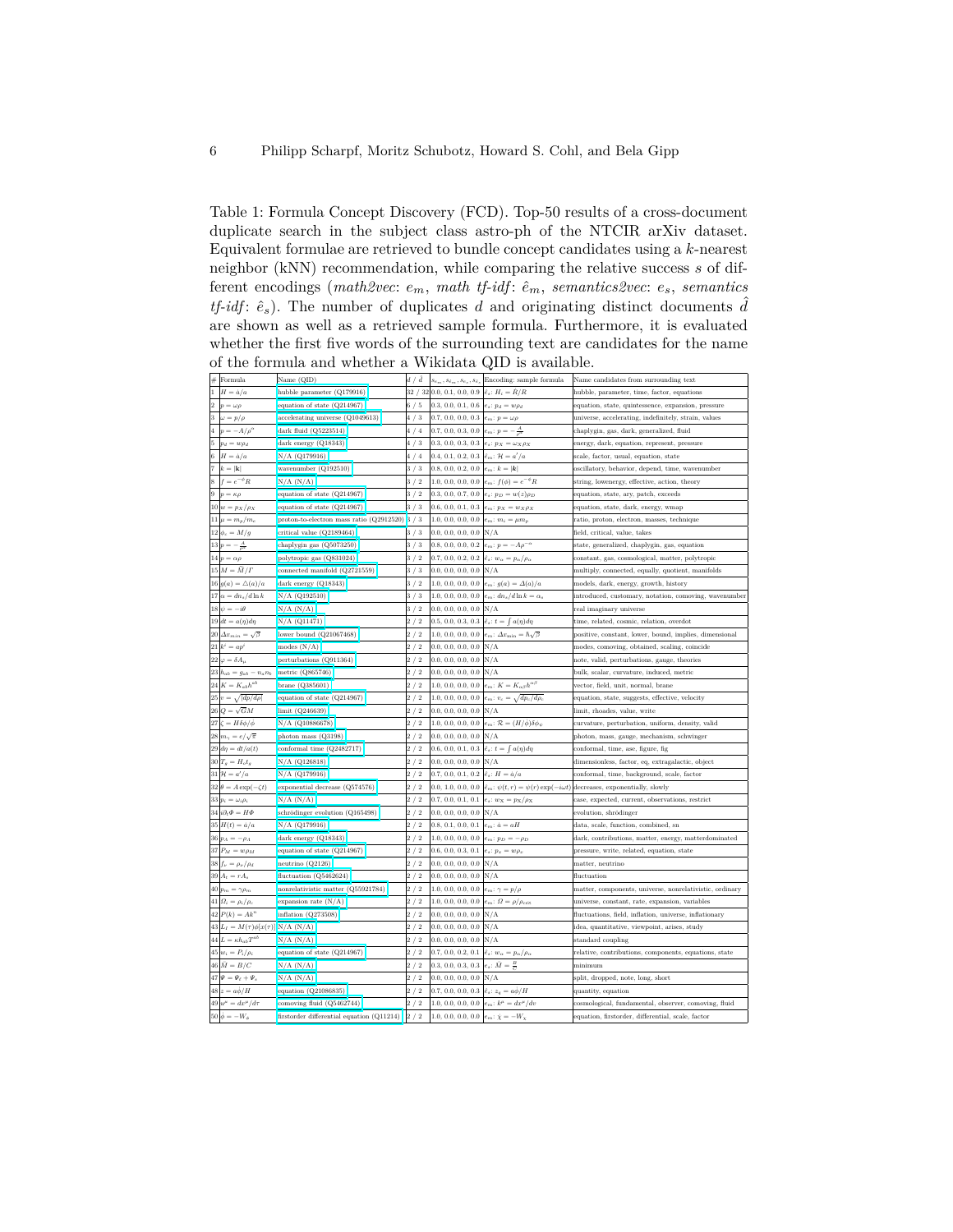### **References**

- <span id="page-6-9"></span>1. Aizawa, A., Kohlhase, M., Ounis, I., Schubotz, M.: NTCIR-11 math-2 task overview. In: NTCIR. National Institute of Informatics (NII) (2014)
- <span id="page-6-1"></span>2. Arbab, A.I.: Derivation of dirac, klein-gordon, schrödinger, diffusion and quantum heat transport equations from a universal quantum wave equation. EPL (Europhysics Letters) **92**(4), 40001 (2010)
- <span id="page-6-11"></span>3. Cohl, H.S., McClain, M.A., Saunders, B.V., Schubotz, M., Williams, J.C.: Digital repository of mathematical formulae. In: CICM. Lecture Notes in Computer Science, vol. 8543, pp. 419–422. Springer (2014)
- <span id="page-6-6"></span>4. Detweiler, S.: Klein-gordon equation and rotating black holes. Physical Review D **22**(10), 2323 (1980)
- <span id="page-6-7"></span>5. Guidi, F., Coen, C.S.: A survey on retrieval of mathematical knowledge. Mathematics in Computer Science **10**(4), 409–427 (2016)
- <span id="page-6-3"></span>6. Haroun, K.M., Yagob, A.A.M., Allah, M.D.A.: Derivation of klein–gordon equation for frictional medium. American Scientific Research Journal for Engineering, Technology, and Sciences (ASRJETS) **38**(1), 1–6 (2017)
- <span id="page-6-2"></span>7. Kaloyerou, P., Vigier, J.: Evolution time klein-gordon equation and derivation of its nonlinear counterpart. Journal of Physics A: Mathematical and General **22**(6), 663 (1989)
- <span id="page-6-16"></span>8. Le, Q.V., Mikolov, T.: Distributed representations of sentences and documents. In: ICML. JMLR Workshop and Conference Proceedings, vol. 32, pp. 1188–1196. JMLR.org (2014)
- <span id="page-6-12"></span>9. Lozier, D.W.: NIST digital library of mathematical functions. Ann. Math. Artif. Intell. **38**(1-3), 105–119 (2003)
- <span id="page-6-8"></span>10. McKiernan, G.: arxiv.org: the los alamos national laboratory e-print server. International Journal on Grey Literature **1**(3), 127–138 (2000)
- <span id="page-6-5"></span>11. Morawetz, C.S.: Time decay for the nonlinear klein-gordon equation. Proceedings of the Royal Society of London. Series A. Mathematical and Physical Sciences **306**(1486), 291–296 (1968)
- <span id="page-6-4"></span>12. Pecher, H.: Nonlinear small data scattering for the wave and klein-gordon equation. Mathematische Zeitschrift **185**(2), 261–270 (1984)
- <span id="page-6-15"></span>13. Pedregosa, F., Varoquaux, G., Gramfort, A., Michel, V., Thirion, B., Grisel, O., Blondel, M., Prettenhofer, P., Weiss, R., Dubourg, V., VanderPlas, J., Passos, A., Cournapeau, D., Brucher, M., Perrot, M., Duchesnay, E.: Scikit-learn: Machine learning in python. Journal of Machine Learning Research **12**, 2825–2830 (2011)
- <span id="page-6-17"></span>14. Rehurek, R.: Scalability of Semantic Analysis in Natural Language Processing. Ph.D. thesis, Masarykova univerzita, Fakulta informatiky (2011)
- <span id="page-6-0"></span>15. Scharpf, P., Schubotz, M., Gipp, B.: Representing mathematical formulae in content mathml using wikidata. In: BIRNDL@ SIGIR. pp. 46–59 (2018)
- <span id="page-6-14"></span>16. Scharpf, P., Schubotz, M., Gipp, B.: Representing mathematical formulae in content mathml using wikidata. In: BIRNDL@SIGIR. CEUR Workshop Proceedings, vol. 2132, pp. 46–59. CEUR-WS.org (2018)
- <span id="page-6-13"></span>17. Schubotz, M., Greiner-Petter, A., Scharpf, P., Meuschke, N., Cohl, H.S., Gipp, B.: Improving the representation and conversion of mathematical formulae by considering their textual context. In: JCDL. pp. 233–242. ACM (2018)
- <span id="page-6-10"></span>18. Schubotz, M., Grigorev, A., Leich, M., Cohl, H.S., Meuschke, N., Gipp, B., Youssef, A.S., Markl, V.: Semantification of identifiers in mathematics for better math information retrieval. In: SIGIR. pp. 135–144. ACM (2016)